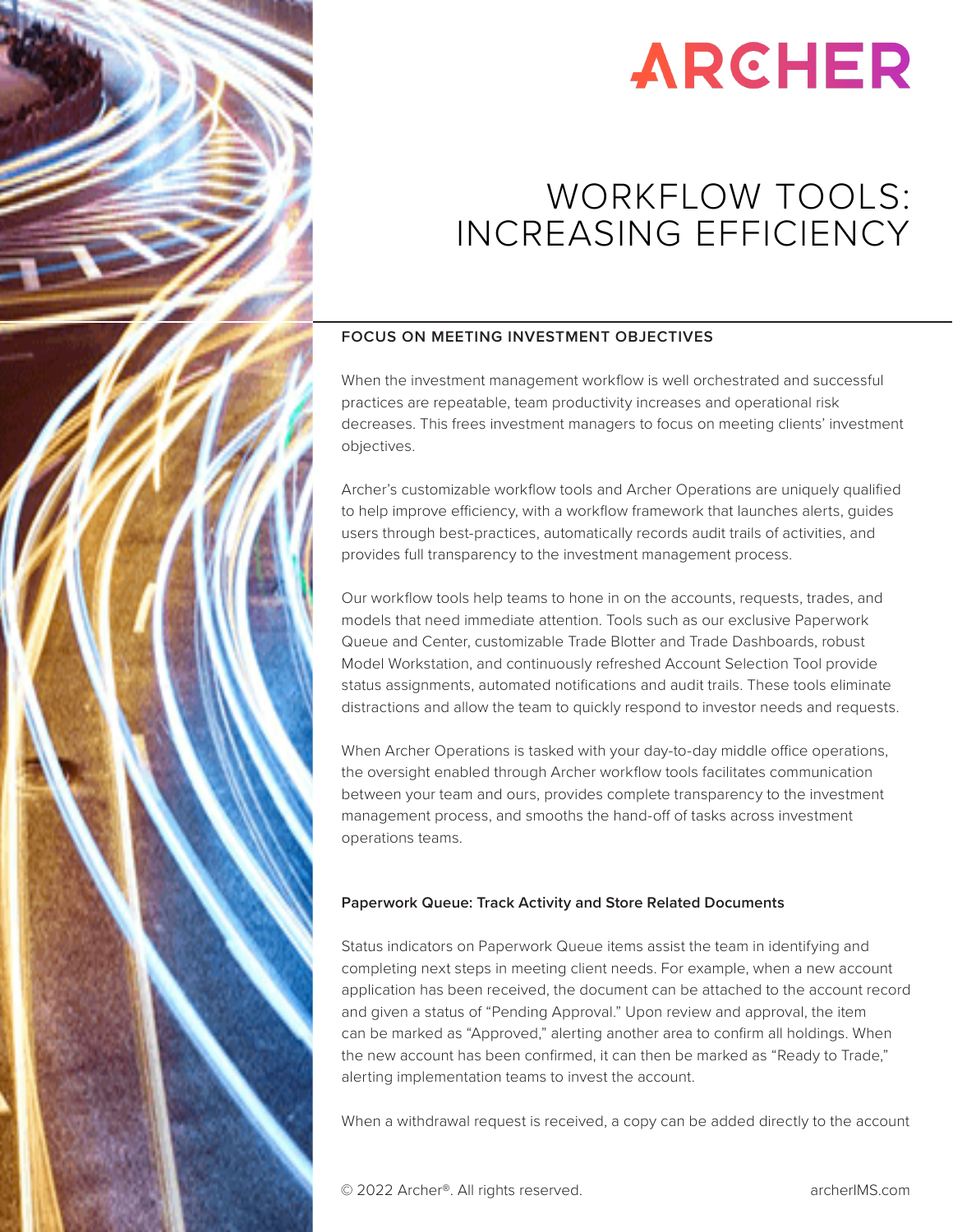

# **ARCHER**

record. If an account has a new restriction request, a copy of the document can be attached for later reference during audits or performance composite verifications.

The Paperwork Center provides a convenient method for searching across all of a firm's accounts to quickly find information. Fields such as Paperwork Type and Status can be used as a built-in, real-time workflow monitor. At each step, comments and notes can be added to a paperwork item, ensuring clarity and confirming task completion. And the Paperwork Dashboard allows executives to track volume trends and types of paperwork activity throughout the firm.

### **Model Workstation: Alert Team to Model Changes**

When changes are made to portfolio models through the Model Workstation, Archer auto-generates an email to implementation team members with specific instructions regarding the changes. Buy Up, Sell Down, price limits, and further implementation instructions may be included. Cross-functionality between the Model Workstation and Archer Order Management reduces risk when implementing model changes by automatically loading model securities and weights when building model change implementation orders.

The workstation also provides transparency into the model maintenance process. A robust history of model changes, a record of the implementation status for each change, and a robust reporting menu facilitate oversight of the model process.

## **Account Selection Tool: Proactively Identify Accounts to Trade**

In addition to automated Paperwork and Model notifications, traders can proactively manage their workflow by using the Account Selection Tool on demand to adjust accounts for drift, cash requests, and select portfolio characteristics such as non-holders of a particular security. This proprietary Archer function creates temporary groups of traded accounts, enabling traders to follow-through on executions and monitor their results in traded accounts.

© 2022 Archer®. All rights reserved.